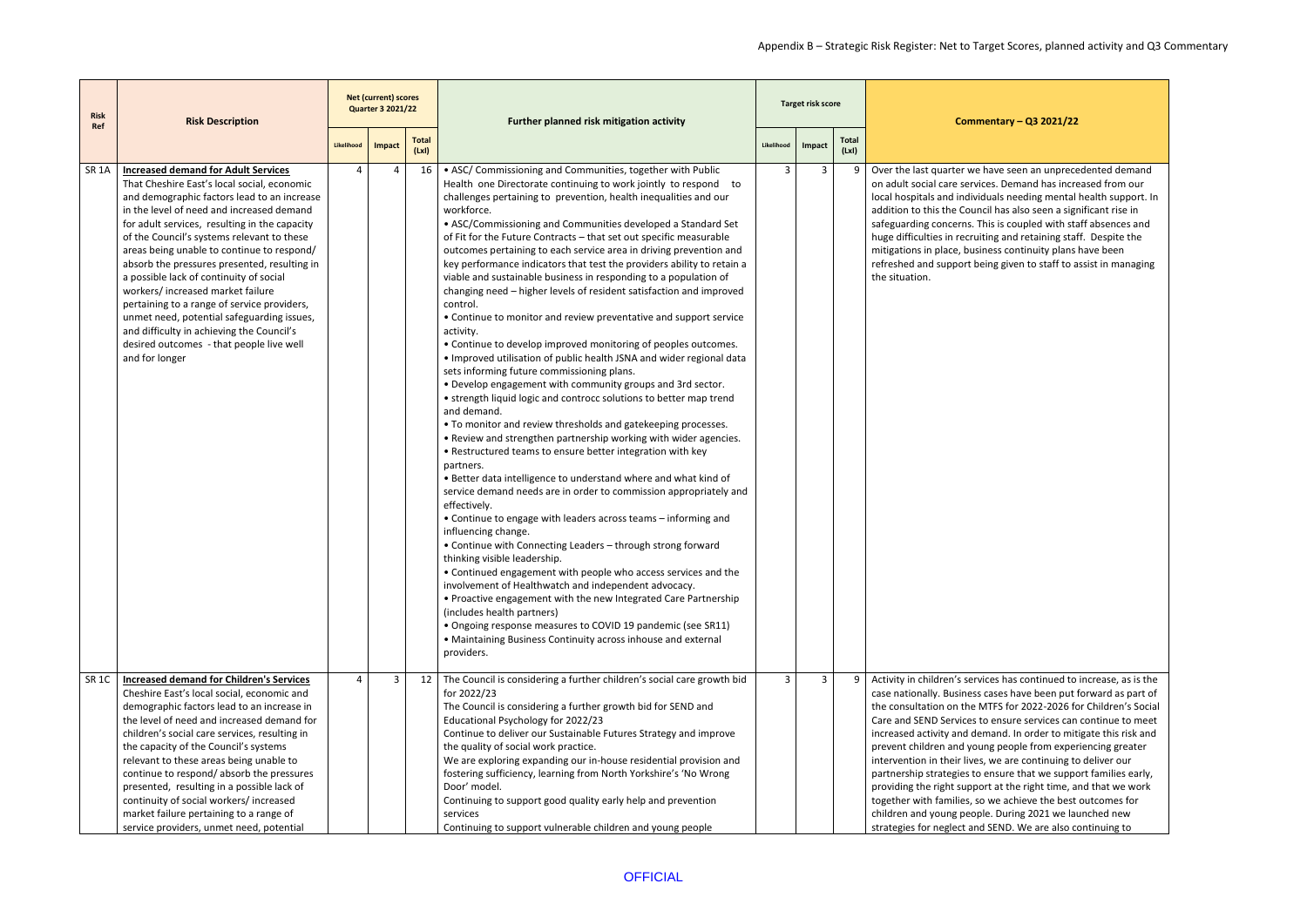## Appendix B – Strategic Risk Register: Net to Target Scores, planned activity and Q3 Commentary

## **Commentary – Q3 2021/22**

within Cheshire East to ensure we lable for our cared for children and Ir Bespoke project and the Mockingbird r second Mockingbird constellation

nformed that the implementation of m has been delayed until July 2022. ce to design new Governance als on the section 75 and future I be put forward for approval in the

ported by many Government grants demic, no financial framework has presents a risk moving forward.

external / internal consultation a CLT. MTFS and in-year position also crutiny via Committees. MTFS balanced impact of government spending

alanced, with deficit manageable via eserve in accordance with strategy. npleted, governance workstream

. Finance Team completed training and ting requirements. ded for Statement of Accounts

| <b>Risk</b><br>Ref | <b>Risk Description</b>                                                                                                                                                                                                                                                                                                                                                                                                                                                                                                                                                                         | <b>Net (current) scores</b><br><b>Quarter 3 2021/22</b> |        |                       | Further planned risk mitigation activity                                                                                                                                                                                                                                                                                                                                                                                                                                                                                                                                                                                                            |                | <b>Target risk score</b> |                       | Comme                                                                                                                                                                                                                                                                                                                                        |
|--------------------|-------------------------------------------------------------------------------------------------------------------------------------------------------------------------------------------------------------------------------------------------------------------------------------------------------------------------------------------------------------------------------------------------------------------------------------------------------------------------------------------------------------------------------------------------------------------------------------------------|---------------------------------------------------------|--------|-----------------------|-----------------------------------------------------------------------------------------------------------------------------------------------------------------------------------------------------------------------------------------------------------------------------------------------------------------------------------------------------------------------------------------------------------------------------------------------------------------------------------------------------------------------------------------------------------------------------------------------------------------------------------------------------|----------------|--------------------------|-----------------------|----------------------------------------------------------------------------------------------------------------------------------------------------------------------------------------------------------------------------------------------------------------------------------------------------------------------------------------------|
|                    |                                                                                                                                                                                                                                                                                                                                                                                                                                                                                                                                                                                                 | Likelihood                                              | Impact | <b>Total</b><br>(LxI) |                                                                                                                                                                                                                                                                                                                                                                                                                                                                                                                                                                                                                                                     |                | Impact                   | <b>Total</b><br>(LxI) |                                                                                                                                                                                                                                                                                                                                              |
|                    | safeguarding issues, and difficulty in<br>achieving the Council's desired outcomes -<br>that children have the life skills and<br>education they need to thrive.                                                                                                                                                                                                                                                                                                                                                                                                                                |                                                         |        |                       | through the Household Support Fund and the Holiday Activity Fund.<br>Deliver the SEND Strategy and Access to SEND Services Strategy to<br>ensure children and young people with SEND get the right support<br>at the right time<br>Continue to develop Bespoke Children's Homes and Mockingbird<br>fostering model                                                                                                                                                                                                                                                                                                                                  |                |                          |                       | develop different options<br>have the right homes avail<br>young people, through ou<br>fostering programme. Our<br>launched in January 2022.                                                                                                                                                                                                 |
| SR <sub>2</sub>    | <b>NHS Funding and Integrated Care System</b><br>Risk that due to the increasing financial<br>deficit in the NHS, the five-year plan to<br>reshape the delivery of NHS services across<br>the wider region, may cause a reduction in<br>Cheshire East Council shared service<br>delivery and NHS service delivery, shifting<br>costs and demand which places additional<br>strain on Council resources resulting in<br>unmet need and potential difficulty in<br>achieving the Council's outcomes that<br>people live well and for longer and local<br>communities being strong and supportive. | $\overline{4}$                                          | 4      | 16                    | The Cheshire East Partnership has published a detailed<br>implementation Plan (The Five-Year Plan and Technical Appendix,<br>October 2019) with the intention of accelerating the work to<br>introduce a new model of care and to establish an Integrated Care<br>Partnership<br>To continue to be a key player in the development of the integrated<br>care system at a regional and local level<br>Deliver the SEND Strategy and Access to SEND Services Strategy to<br>ensure children and young people with SEND get the right support<br>at the right time.<br>Continue to develop Bespoke Children's Homes and Mockingbird<br>fostering model | $\overline{3}$ | 4                        | 12                    | During Q3 we have been in<br>the integrated care system<br>Work is progressing at pac<br>arrangements and proposa<br>working arrangements will<br>next few months.<br>NHS funding has been sup<br>over the period of the pan<br>been published which still                                                                                   |
| SR <sub>3</sub>    | <b>Financial Management and Control</b><br>Ineffective financial management controls<br>and failure to effectively manage change,<br>limits the Council's financial resilience and<br>lead to the Council failing to deliver the<br>MTFS, undermine the Council's reserves<br>strategy and results in pressure on ability to<br>deliver services to residents.                                                                                                                                                                                                                                  | $\overline{3}$                                          | 3      | 9                     | Training and briefing to Councillors<br>Education and training on Finance and Contract Procedure rules for<br><b>Officers and Councillors</b><br>Roll-out of Unit4 self serve requirements<br>Action Plan on adherence to FM Code                                                                                                                                                                                                                                                                                                                                                                                                                   | $\overline{2}$ | 3                        | 6                     | MTFS has been subject to<br>following development via<br>subject to oversight and so<br>for further 4yrs including in<br>review.<br>2021/22 budget close to b<br>use of MTFS earmarked re<br>FM Code gap analysis com<br>working on action plan.<br>Unit4 go-live 2 completed.<br>started roll-out of forecast<br>Unqualified opinion provic |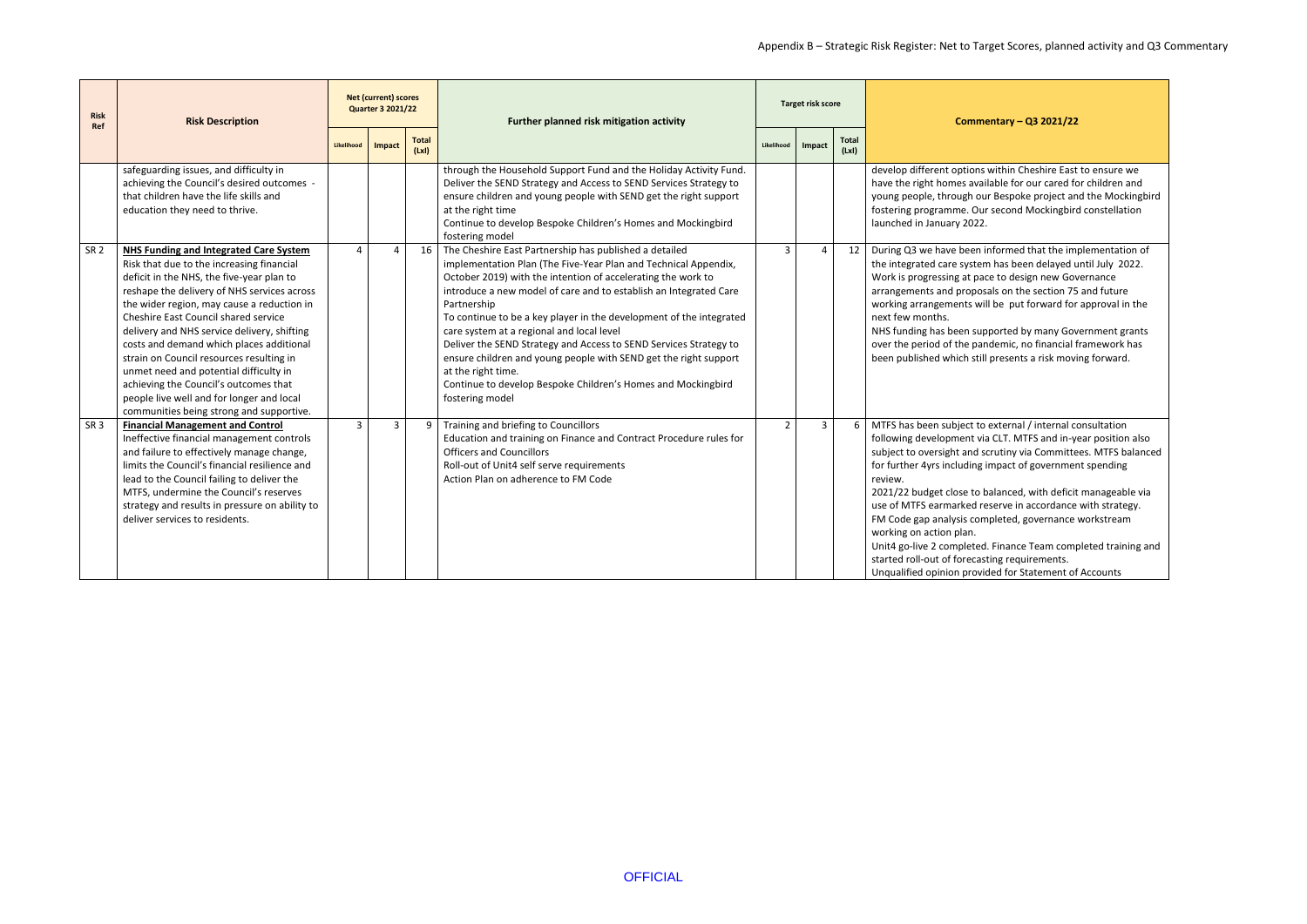ions have increased vulnerabilities e on remote technologies, the ability ions in the event of a localised outage ommodation is optimised.

from malicious activity such as s are becoming more widespread and he skills and technologies to carry out quired by non-technical criminals. The ranged over time, it is no longer just a ss of information but more of a threat cross the internet where it can never

nation state actors is of considerable of nation state activity being targeted at world, with the UK being the third hind the USA and Ukraine. The NCSC is e recent reports of malicious cyber ents of this nature are like a pattern of efore in previous situations, including attack in 2017 and cyber-attacks iovernment has attributed ese attacks to the Russian Government.

gy states that "while use of sts of remediating the impact of in significant. This only reinforces the lience and strengthens the case for y prioritisation and investment, to hey turn into serious incidents". ource was unsuccessful; permanent res revised job description. Priority BC within Audit and Risk. Timescales for nave been revised.

ws of business continuity occurred throughout as is entinuing challenges of variant and Plan B restrictions. to service delivery requires planning and adaption within services. was undertaken by CEmart, and this

| <b>Risk</b><br>Ref | <b>Risk Description</b>                                                                                                                                                                                                                                                                                                                                                                                                                                                                                                                                                                                                                                                                               | <b>Net (current) scores</b><br><b>Quarter 3 2021/22</b> |        |                      | Further planned risk mitigation activity                                                                                                                                                                                                                                                                                                                                                                                                                                                                                                                                                                                                                                                                                                                                                                                                                                                                                                                                                                   |                | Target risk score |                      | Commeı                                                                                                                                                                                                                                                                                                                                                                                                                                                                                                                                                                                                                                                                                                                                                                                                                                                                            |
|--------------------|-------------------------------------------------------------------------------------------------------------------------------------------------------------------------------------------------------------------------------------------------------------------------------------------------------------------------------------------------------------------------------------------------------------------------------------------------------------------------------------------------------------------------------------------------------------------------------------------------------------------------------------------------------------------------------------------------------|---------------------------------------------------------|--------|----------------------|------------------------------------------------------------------------------------------------------------------------------------------------------------------------------------------------------------------------------------------------------------------------------------------------------------------------------------------------------------------------------------------------------------------------------------------------------------------------------------------------------------------------------------------------------------------------------------------------------------------------------------------------------------------------------------------------------------------------------------------------------------------------------------------------------------------------------------------------------------------------------------------------------------------------------------------------------------------------------------------------------------|----------------|-------------------|----------------------|-----------------------------------------------------------------------------------------------------------------------------------------------------------------------------------------------------------------------------------------------------------------------------------------------------------------------------------------------------------------------------------------------------------------------------------------------------------------------------------------------------------------------------------------------------------------------------------------------------------------------------------------------------------------------------------------------------------------------------------------------------------------------------------------------------------------------------------------------------------------------------------|
|                    |                                                                                                                                                                                                                                                                                                                                                                                                                                                                                                                                                                                                                                                                                                       | Likelihood                                              | Impact | <b>Total</b><br>(Lx) |                                                                                                                                                                                                                                                                                                                                                                                                                                                                                                                                                                                                                                                                                                                                                                                                                                                                                                                                                                                                            | Likelihood     | Impact            | <b>Total</b><br>(Lx) |                                                                                                                                                                                                                                                                                                                                                                                                                                                                                                                                                                                                                                                                                                                                                                                                                                                                                   |
| SR <sub>4</sub>    | <b>Information Security and Cyber Threat:</b><br>As the Council continues to move towards<br>using new technology systems to reduce<br>costs and fulfil communication, accessibility,<br>and transaction requirements, it becomes<br>increasingly vulnerable to a security breach,<br>either maliciously or inadvertently from<br>within the Council or from external attacks<br>by cyber-criminals. This could result in<br>many negative impacts, such as distress to<br>individuals, legal, financial, and reputational<br>damage to the Council, in addition to the<br>possible penetration and crippling of the<br>Council's IT systems preventing it from<br>delivering its Corporate Outcomes. |                                                         | 3      | 12                   | Review policies and guidance materials to strengthen advice to staff<br>on how to manage various information types<br>Continue with education and communication programme<br>Update to CLT on cyber security and the recommendation of the<br>insurance assessment<br>Production of Business Case for Security and Compliance to enhance<br>the security estate to meet new and emerging threats<br>Production of Business Case for IADM, to increase the maturity of<br>Information Assurance, and to increase the value of the corporate<br>assets.<br>Undertake regular compliance reviews.<br>Simplify and consolidate the ICT infrastructure<br>Reduction of the information storage, removal of duplicates<br>information and validate that the asset register is being adhered to.<br>Roll-out the revised/ updated e-learning<br>Enhancement of the Data Classification and technical controls to<br>further protect information.<br>Enable Data Quality consistency across multiple service areas | 4              | 3                 | -12                  | New agile working conditio<br>through increased reliance<br>for Officers to move locatio<br>will diminish as office accor<br>There is increased threat fre<br>ransomware, these attacks<br>more sophisticated, and the<br>these attacks are easily acq<br>ransomware threat has cha<br>threat over denial of access<br>of exposing information acr<br>be recovered.<br>In addition, threats from na<br>concern, with nearly half of<br>at governments across the<br>most targeted country behi<br>currently investigating the<br>incidents in Ukraine. Incide<br>Russian behaviour seen bef<br>the destructive NotPetya at<br>against Georgia. The UK Go<br>responsibility for both thes<br>The Cyber Security Strategy<br>ransomware rises, the cost<br>ransomware attacks remain<br>need for strong cyber resilio<br>appropriate cyber security<br>mitigate the risks before th |
| SR <sub>5</sub>    | <b>Business Continuity</b><br>Risk that an internal or external incident<br>occurs which renders the Council unable to<br>utilise part or all of its infrastructure and<br>resources (such as buildings, IT systems, and<br>staff etc.) such that the Council is unable to<br>deliver some, or in extreme cases all of its<br>services and putting residents at risk for a<br>period of time and resulting in a reduced<br>achievement of Corporate Plan outcomes<br>over the longer period.                                                                                                                                                                                                          | 3                                                       | 3      | 9                    | Co-ordinate refresh of BC plans with specific focus on ICT systems<br>Review and refresh of the Business Continuity Framework<br>Development of training materials on Learning Lounge to support<br>staff training and awareness<br>Introduce moderation of BC plans across a working group for<br>internal challenge and support<br>Assessment of BC software with ongoing organisational needs<br>Work with Emergency Planning to hold regular scenario testing                                                                                                                                                                                                                                                                                                                                                                                                                                                                                                                                          | $\overline{2}$ | $\mathbf{3}$      | 6                    | Recruiting temporary resou<br>recruitment process require<br>work is being progressed w<br>refresh of other BC tasks ha<br>Regular and focused review<br>throughout Q3 in response<br>Covid; with the Omicron va<br>Achieving minimal impact t<br>considerable assessment, p<br>Oversight and monitoring v<br>continues into Q4 2021/22.                                                                                                                                                                                                                                                                                                                                                                                                                                                                                                                                          |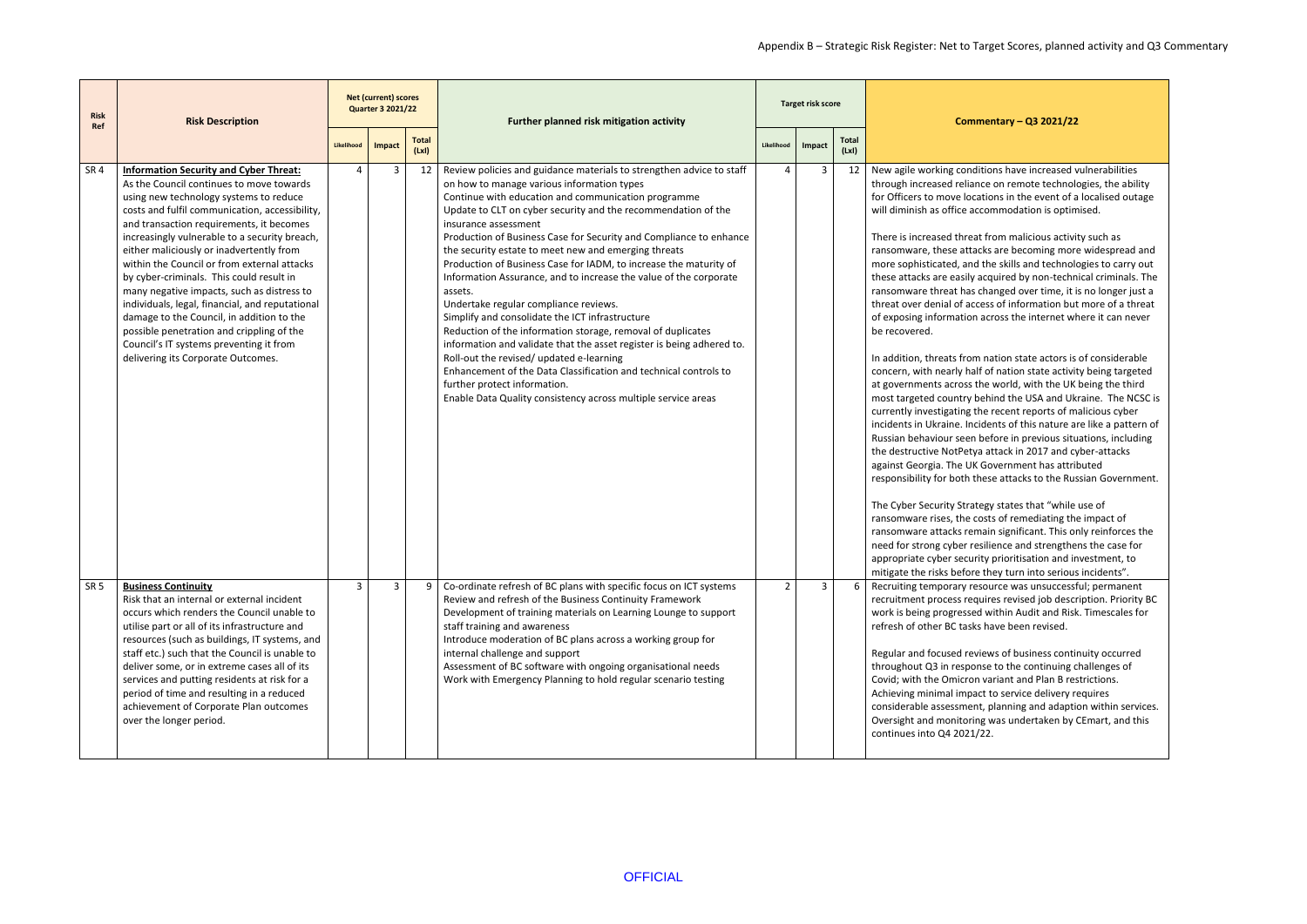| <b>Risk</b><br>Ref | <b>Risk Description</b>                                                                                                                                                                                                                                                                                                                                                                                                                                                                                                                                                                                                              |                | <b>Net (current) scores</b><br><b>Quarter 3 2021/22</b> |                      | Further planned risk mitigation activity                                                                                                                                                                                                                                                             |                | <b>Target risk score</b> |                      | Commentary - Q3 2021/22                                                                                                                                                                                                                                                                                                                                                                                                                                                                                                                                                                                                                       |
|--------------------|--------------------------------------------------------------------------------------------------------------------------------------------------------------------------------------------------------------------------------------------------------------------------------------------------------------------------------------------------------------------------------------------------------------------------------------------------------------------------------------------------------------------------------------------------------------------------------------------------------------------------------------|----------------|---------------------------------------------------------|----------------------|------------------------------------------------------------------------------------------------------------------------------------------------------------------------------------------------------------------------------------------------------------------------------------------------------|----------------|--------------------------|----------------------|-----------------------------------------------------------------------------------------------------------------------------------------------------------------------------------------------------------------------------------------------------------------------------------------------------------------------------------------------------------------------------------------------------------------------------------------------------------------------------------------------------------------------------------------------------------------------------------------------------------------------------------------------|
|                    |                                                                                                                                                                                                                                                                                                                                                                                                                                                                                                                                                                                                                                      | Likelihood     | Impact                                                  | <b>Total</b><br>(Lx) |                                                                                                                                                                                                                                                                                                      | Likelihood     | Impact                   | <b>Total</b><br>(Lx) |                                                                                                                                                                                                                                                                                                                                                                                                                                                                                                                                                                                                                                               |
| SR <sub>6</sub>    | <b>Organisational Capacity and Demand</b><br>Local demographic and external factors<br>(including COVID and EU Exit) lead to<br>increasing and changing demands on<br>services. This, combined with ongoing<br>financial pressures, an ageing workforce,<br>staff turnover and skills shortages in key<br>areas of the workforce, result in insufficient<br>capacity and an inability to retain or attract<br>staff. This results in a detrimental impact<br>upon physical, emotional and mental<br>wellbeing of staff, and impact negatively on<br>the Council's ability to deliver all of its<br>intended objectives and outcomes. | $\overline{3}$ |                                                         | 12                   | Revised Council wide Workforce Strategy and Directorate /Service<br>Workforce Plans.<br>Equality, Diversity and Inclusion Strategy                                                                                                                                                                   | 3              | $\overline{4}$           | 12                   | Gross scores remain the same, existing controls have been<br>updated.<br>The labour market remains challenging.<br>Staff continue to work flexibly, with those who are able to work<br>from home.<br>The planned mandatory Covid vaccination for Care staff is under<br>review again and may not come into force as originally planned<br>by the Government.<br>Significant ongoing demand across all Directorates due to<br>COVID-19 continues.                                                                                                                                                                                              |
| SR <sub>7</sub>    | <b>Council Funding</b><br>Significant detriment to the Council's<br>funding streams as a result of changes to<br>grant funding, reductions in the collection of<br>council tax, business rates or fees and<br>charges and changes in the local economic<br>circumstances increase pressure on the<br>Council's financial position and ability to<br>deliver corporate priorities within the<br>planned medium term financial strategy.                                                                                                                                                                                               | $\mathbf{3}$   |                                                         | 12                   | Engage with consultation on changes to local government financing                                                                                                                                                                                                                                    | $\overline{2}$ | 3                        | 6                    | MTFS assumptions reviewed via Finance Sub-Committee. MTFS<br>published following autumn statement, but prior to detailed<br>Local Government Settlement. Assumptions gave limited benefit<br>from settlement, to allow flexibility within the consultation<br>period. Settlement provided only single year clarity, however risk<br>from reduced levels of local taxes reduced as collection rates and<br>levels of government funded reductions have stabilised the<br>forecasts. Implementation of improved Council Tax Support<br>scheme, EA scheme consultation and new business grants will<br>help with impact on collection rates too. |
| SR <sub>8A</sub>   | <b>Governance and Decision Making</b><br>Failure to maintain effective corporate<br>governance could result in poor decision-<br>making, non-compliance and breach of<br>legislation, leading to regulatory<br>intervention and significant cost in financial<br>terms and to the reputation of the Council,<br>and failure to take decisions which deliver<br>the objectives of the Corporate Plan.                                                                                                                                                                                                                                 | $\mathbf{3}$   | 3                                                       | 9                    | Further work of the BFT Governance Workstream projects -<br>Decision Making, Governance and Financial Codes and Policy and<br>Performance<br>Constitution update (April 2022, annual review thereafter)<br>Decision making records. Reports and delegations - reviewed after<br>each Committee cycle | $\overline{2}$ | $\overline{2}$           |                      | Immediate new committee system transitional risks have been<br>mitigated. Constitution update December 2021 and again April<br>22 then annual review from April. Ongoing risks relating to<br>design flaws, untested events and effective management and<br>follow up of decisions. Budget process nearly completed.                                                                                                                                                                                                                                                                                                                          |
| SR 8B              | <b>Political Uncertainty</b><br>Uncertainty around future local and national<br>political policy and administration could<br>result in challenges to, or failure to take the<br>decisions required to facilitate delivery of<br>the Council's Corporate Plan, leading to<br>unnecessary increases in resources used in<br>the decision-making process and<br>dissatisfaction from residents.                                                                                                                                                                                                                                         | $\overline{2}$ |                                                         |                      | 8 System for briefing and information exchange on white papers,<br>levelling up, ICS and regional solutions -<br>Preparation Elections 2023 and delivery of Corporate Plan<br>Reprioritisation/new plan after elections<br>Service Committee Support & Briefings                                     | 2              | 3                        | 6                    | Improved service committee briefings, increases in the reservoir<br>of knowledge through experience and training of members on<br>the new committee and their wider engagement in decision<br>making has appeared to clarify the areas of local political<br>agreement and disagreement.<br>Recent white papers have added uncertainty to regionalisation<br>and wider shared arrangements. ICS and health integration and<br>further care bill provide potential area of disagreement.                                                                                                                                                       |
| SR <sub>9</sub>    | <b>Capital projects</b><br>Risk that the Council's major capital projects<br>are insufficiently managed to ensure that<br>they are delivered on time, on budget and<br>at the required quality level.                                                                                                                                                                                                                                                                                                                                                                                                                                | $\overline{2}$ | 3                                                       | 6                    | A new module within the Unit4 ERP system will improve financial<br>monitoring to provide more regular information on actual and<br>forecast spend                                                                                                                                                    | $\overline{3}$ | $\overline{4}$           | 12 <sup>1</sup>      | • The existing controls for effective management of major<br>capital projects remain in place.<br>• During Q3, Service Committees received Mid-Year<br>Performance Review reports including high level updates on all<br>major projects.<br>• Detailed updates were also provided to the appropriate Service<br>Committee on the Town Centres Regeneration Programmes,<br>Digital Connectivity Programme, HS2 Programme, Middlewich                                                                                                                                                                                                           |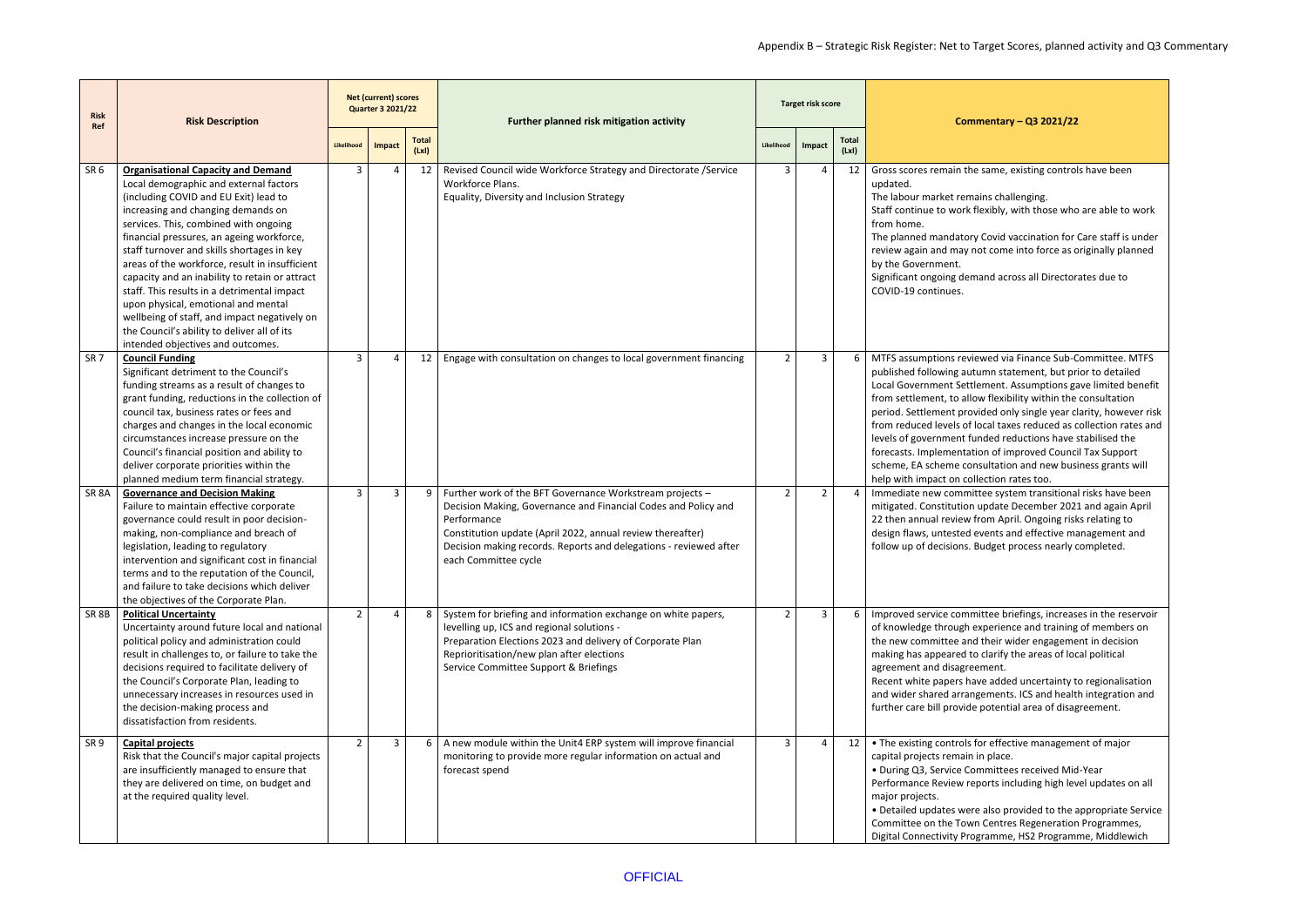nd preparations for the 2022-23 apital programme.

e Review including an update on the he Capital Programme is scheduled for tee meetings.

work collaboratively with stakeholders he above risks. The Council will explore ortunities to bring forward key I LUF) and utilizing work to date.

Government ministers have been ity to work with Infrastructure and ve the work forward has arisen.

| <b>Risk</b><br>Ref | <b>Risk Description</b>                                                                                                                                                                                                                                                                                                |                | <b>Net (current) scores</b><br><b>Quarter 3 2021/22</b> |                      | Further planned risk mitigation activity |            | Target risk score |                      | <b>Comme</b>                                                                                                                                                                                              |
|--------------------|------------------------------------------------------------------------------------------------------------------------------------------------------------------------------------------------------------------------------------------------------------------------------------------------------------------------|----------------|---------------------------------------------------------|----------------------|------------------------------------------|------------|-------------------|----------------------|-----------------------------------------------------------------------------------------------------------------------------------------------------------------------------------------------------------|
|                    |                                                                                                                                                                                                                                                                                                                        | Likelihood     | Impact                                                  | <b>Total</b><br>(Lx) |                                          | Likelihood | Impact            | <b>Total</b><br>(Lx) |                                                                                                                                                                                                           |
|                    |                                                                                                                                                                                                                                                                                                                        |                |                                                         |                      |                                          |            |                   |                      | Eastern Bypass Scheme, ar<br>Highways and Transport ca<br>• The Third Quarter Finano<br>relevant schemes within tl<br>January's Service Committ                                                           |
| SR 10              | <b>Infrastructure Investment (opportunity)</b><br>Securing the required investment to support<br>our major infrastructure and development<br>priorities in Place, particularly in relation to<br>HS2 and delivery of the Crewe Hub and<br>noting the inflationary pressures across all<br>aspects of project delivery. | 3 <sup>1</sup> | $\overline{4}$                                          | 12                   | No further planned mitigation activity   |            |                   |                      | 0 The Council continues to v<br>and partners to manage th<br>Government funding oppo<br>interventions (such as the<br>Recent engagements with<br>positive and an opportunit<br>Projects Authority to move |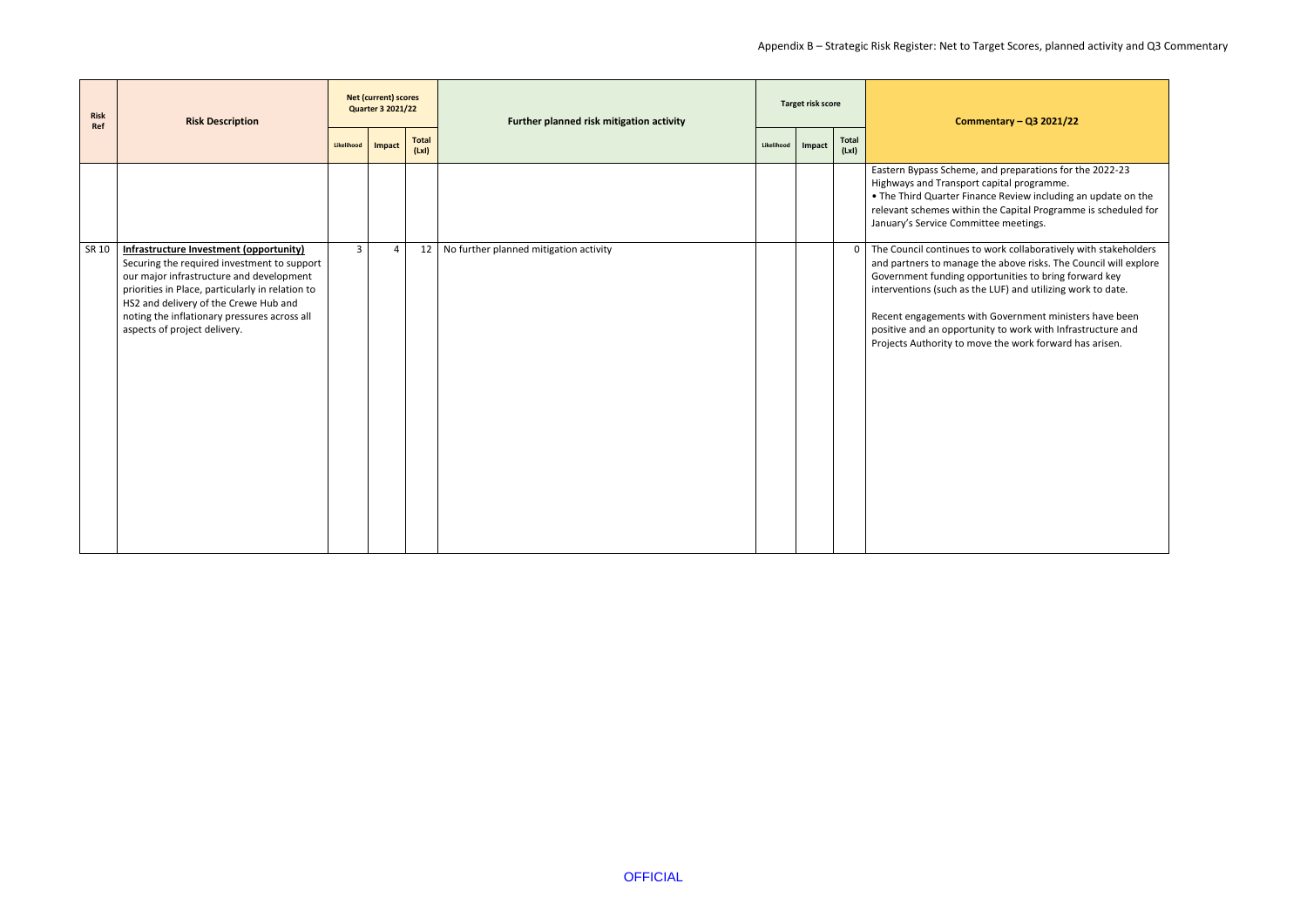ans of removing the COVID-19 virus associated risks and changes in ced the control measures that had Managing the spread and mitigating we have to continue to work on in living and working in Cheshire East (in rs across the sub-region and Cheshire to achieve this we maintain a council e and support partners across the r both the current vaccination ter programme to all eligible residents.

easing, due to the Omicron Variant, ged population, this is coinciding with risks to individuals and placing ealth and social care providers. illness such as RSV have been seen to these rises are due to increased and are likely to put further pressure on re. The control measures for all stinal infections that are more r remain the same as those for Covideing requested to take on more to local contact tracing. There will be res and workload pressures on ross health and social care as a result.

n programme for care homes presents to continuity of service provision received both vaccinations will not be ites. This includes individuals not hes attending the sites for any reason. support and guidance to our care cination rate and minimise the number fully vaccinated by the cut off date.

ery include a significant impact on of reasons with concurrent needs for es (including substance misuse ssure on teams that were in high his goes alongside a likely fall in eing amongst particularly our most ng from falls in physical activity and

| <b>Risk</b><br>Ref | <b>Risk Description</b>                                                                                                                                                                                                                                                                                                                          |            | <b>Net (current) scores</b><br><b>Quarter 3 2021/22</b> |                       | Further planned risk mitigation activity                                                                                                               | <b>Target risk score</b> |        |                      | <b>Comme</b>                                                                                                                                                                                                                                                                                                                                                                                                                                                                                                                                                                                                                                                                                                                                                                                                                                                                                                                                                                                                                                                                                                                                                                                                                                                                                     |  |
|--------------------|--------------------------------------------------------------------------------------------------------------------------------------------------------------------------------------------------------------------------------------------------------------------------------------------------------------------------------------------------|------------|---------------------------------------------------------|-----------------------|--------------------------------------------------------------------------------------------------------------------------------------------------------|--------------------------|--------|----------------------|--------------------------------------------------------------------------------------------------------------------------------------------------------------------------------------------------------------------------------------------------------------------------------------------------------------------------------------------------------------------------------------------------------------------------------------------------------------------------------------------------------------------------------------------------------------------------------------------------------------------------------------------------------------------------------------------------------------------------------------------------------------------------------------------------------------------------------------------------------------------------------------------------------------------------------------------------------------------------------------------------------------------------------------------------------------------------------------------------------------------------------------------------------------------------------------------------------------------------------------------------------------------------------------------------|--|
|                    |                                                                                                                                                                                                                                                                                                                                                  | Likelihood | Impact                                                  | <b>Total</b><br>(LxI) |                                                                                                                                                        | Likelihood               | Impact | <b>Total</b><br>(Lx) |                                                                                                                                                                                                                                                                                                                                                                                                                                                                                                                                                                                                                                                                                                                                                                                                                                                                                                                                                                                                                                                                                                                                                                                                                                                                                                  |  |
| SR 11              | <b>Pandemic Virus</b><br>Ongoing risk of genetic shift resulting in<br>rapidly spreading strain of influenza and<br>other diseases previously unseen in humans<br>for which no preventative treatment is<br>available. In addition to the human health<br>risks pandemic flu poses a risk to healthcare<br>capacity and CEC business continuity. | 4          | 3                                                       | 12                    | Development of regional 'business as usual' approach for Cheshire<br>and Merseyside<br>Horizon scanning to understand long-term management of Covid-19 | 4                        | 3      | 12                   | There is at present no mea<br>from the population or its<br>national policy have reduc<br>previously been in place. N<br>against the impact is what<br>partnership with all those I<br>collaboration with partner:<br>and Merseyside). In order t<br>Test and Trace programme<br>health economy to deliver<br>programme and the boost<br>Rates of Covid-19 are incre<br>particularly in the school a<br>the flu season, increasing r<br>additional pressures on he<br>Additionally other winter il<br>be rising rapidly nationally,<br>population susceptibility a<br>primary and secondary car<br>respiratory and gastrointes<br>common during the winter<br>19. Local Authorities are be<br>responsibilities in relation<br>additional financial pressui<br>organisations and staff acr<br>The mandatory vaccination<br>a significant potential risk t<br>where staff who have not i<br>allowed onto care home sit<br>employed by the care hom<br>The council has provided s<br>homes to increase the vace<br>of individuals who are not<br>The implications for recove<br>mental health for a range o<br>increased access to service<br>services). This will put pres<br>demand pre-pandemic. Th<br>physical health and wellbe<br>deprived populations arisir<br>other changes to lifestyles. |  |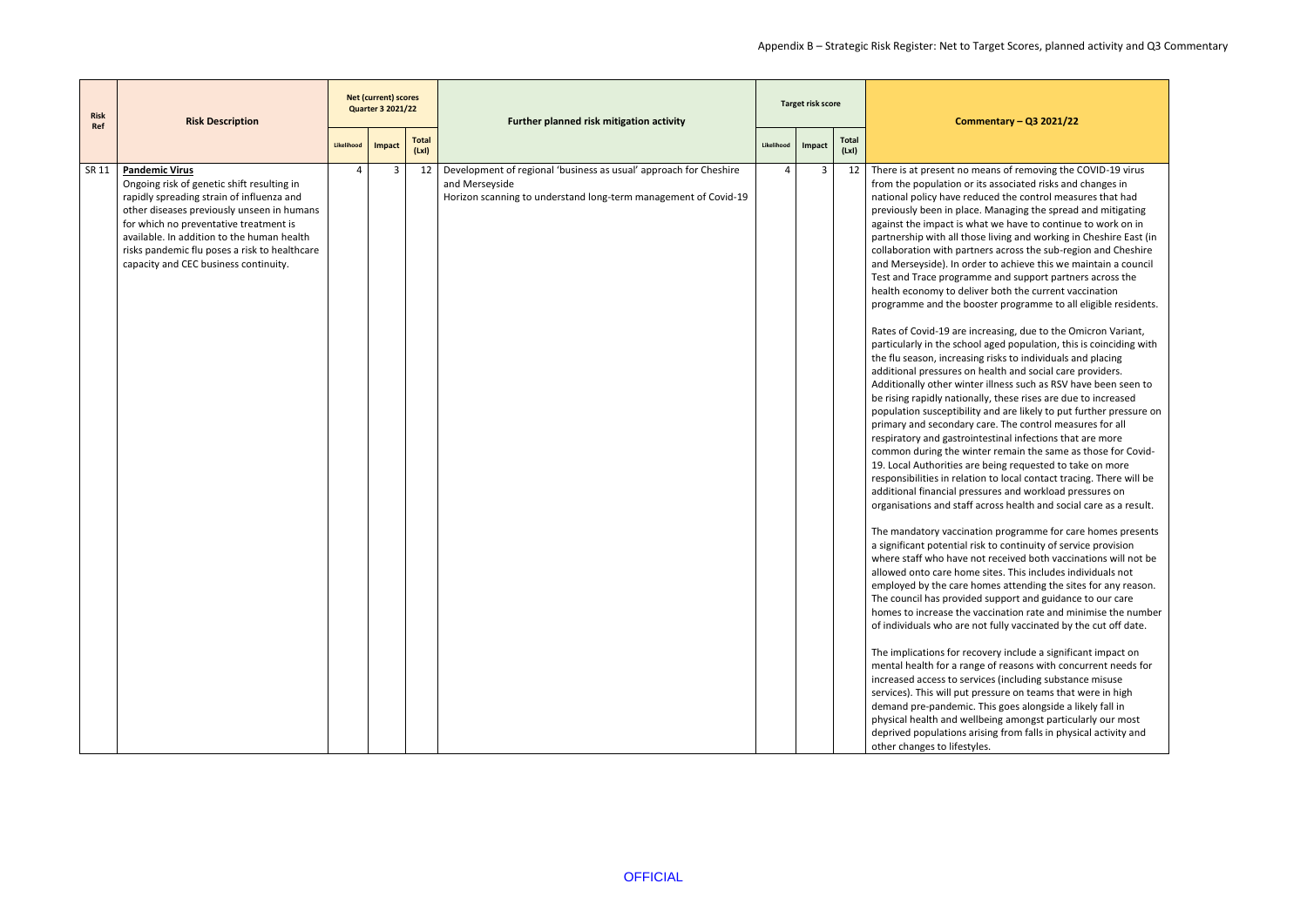significant difficulties within the Social en by recruitment and retention issues. competing with retail and the we more attractive hourly rates and I to the pressures we have had self ased demand. The Council has seen es handing back packages and Council I support service users at very short a significant number of care homes of COVID which puts pressure on hospital. The teams are working hard ng faced.

| <b>Risk</b><br><b>Ref</b> | <b>Risk Description</b>                                                                                                                                                                                                                                                                                 | <b>Net (current) scores</b><br><b>Quarter 3 2021/22</b> |                |                      | Further planned risk mitigation activity                                                                                                                                                                                                                                                                                                                                                                                                                                                                                                                                                                                                                                                                                                                                                                                                                                                                                                                                                                                                                                                                                                                                                                                                                                                                                                                                                                                                                                                                                                                                                                                                                                                                                                                                                                                                                                                                                                                                                                                                                                                                                                                                                                                                   |            | Target risk score |                      | <b>Comme</b>                                                                                                                                                                                                                                                                                                                                                              |
|---------------------------|---------------------------------------------------------------------------------------------------------------------------------------------------------------------------------------------------------------------------------------------------------------------------------------------------------|---------------------------------------------------------|----------------|----------------------|--------------------------------------------------------------------------------------------------------------------------------------------------------------------------------------------------------------------------------------------------------------------------------------------------------------------------------------------------------------------------------------------------------------------------------------------------------------------------------------------------------------------------------------------------------------------------------------------------------------------------------------------------------------------------------------------------------------------------------------------------------------------------------------------------------------------------------------------------------------------------------------------------------------------------------------------------------------------------------------------------------------------------------------------------------------------------------------------------------------------------------------------------------------------------------------------------------------------------------------------------------------------------------------------------------------------------------------------------------------------------------------------------------------------------------------------------------------------------------------------------------------------------------------------------------------------------------------------------------------------------------------------------------------------------------------------------------------------------------------------------------------------------------------------------------------------------------------------------------------------------------------------------------------------------------------------------------------------------------------------------------------------------------------------------------------------------------------------------------------------------------------------------------------------------------------------------------------------------------------------|------------|-------------------|----------------------|---------------------------------------------------------------------------------------------------------------------------------------------------------------------------------------------------------------------------------------------------------------------------------------------------------------------------------------------------------------------------|
|                           |                                                                                                                                                                                                                                                                                                         | Likelihood                                              | Impact         | <b>Total</b><br>(Lx) |                                                                                                                                                                                                                                                                                                                                                                                                                                                                                                                                                                                                                                                                                                                                                                                                                                                                                                                                                                                                                                                                                                                                                                                                                                                                                                                                                                                                                                                                                                                                                                                                                                                                                                                                                                                                                                                                                                                                                                                                                                                                                                                                                                                                                                            | Likelihood | Impact            | <b>Total</b><br>(Lx) |                                                                                                                                                                                                                                                                                                                                                                           |
| SR 12                     | Fragility and failure in the social care<br>market<br>Increased pressure within the Social care<br>market, rising costs, increasing complex<br>needs and funding pressures, which have<br>been exasperated by Covid 19 increases the<br>likelihood of multiple provider failure and<br>market collapse. | Δ                                                       | $\overline{4}$ | 16                   | Identify short term funding to support care providers to maintain<br>sufficiently qualified workforce to meet need and reduce pressure<br>on hospitals<br>Establish a CEC crisis response team who can be called on at short<br>notice to deliver care<br>Expand the existing British Red Cross service to respond to crisis<br>situations in the community by providing low level support over a 7<br>day period<br>Undertake a review of care fees for all sectors of the market<br>ASC/ Commissioning continues to respond to significant challenges<br>pertaining to the acceleration of prevention.<br>ASC/Commissioning and Communities have a Standard Set of Fit for<br>the Future Contracts - that set out specific measurable outcomes<br>pertaining to each service area in driving prevention and key<br>performance indicators that will test the providers ability to retain a<br>viable and sustainable business in responding to a population of<br>changing need - higher levels of resident satisfaction and improved<br>control.<br>Continue to monitor and review preventative and support service<br>activity.<br>Improved utilisation of public health JSNA and wider regional data<br>sets informing future commissioning plans.<br>Develop engagement with community groups and 3rd sector.<br>Liquid logic and controcc solutions to better map trend and demand.<br>To monitor and review thresholds and gatekeeping processes<br>Review and strengthen partnership working with wider agencies.<br>Data intelligence is used to understand where and what kind of<br>service demand needs are in order to commission appropriately and<br>effectively.<br>Continue to engage with leaders across teams - informing and<br>influencing change.<br>Continued engagement with people who access services and the<br>involvement of Healthwatch and independent advocacy<br>Joint working with 'skills for care' to encourage individuals to take<br>up employment within the care sector.<br>Ongoing support for care providers to assist in their response to the<br>COVID-19 outbreak<br>'Hidden Carer's' initiative launched through Carer's Hub to help<br>identify and support carers not known to the system | 3          | 3                 | 9                    | The last quarter has seen s<br>Care market- mainly drive<br>The social care market is c<br>hospitality sectors that hat<br>less responsibility. To add<br>isolating carers and increa<br>many care at home service<br>staff having to step in and<br>notice. We have also seen<br>closing due to outbreaks o<br>supporting people out of h<br>to mitigate the issues bein |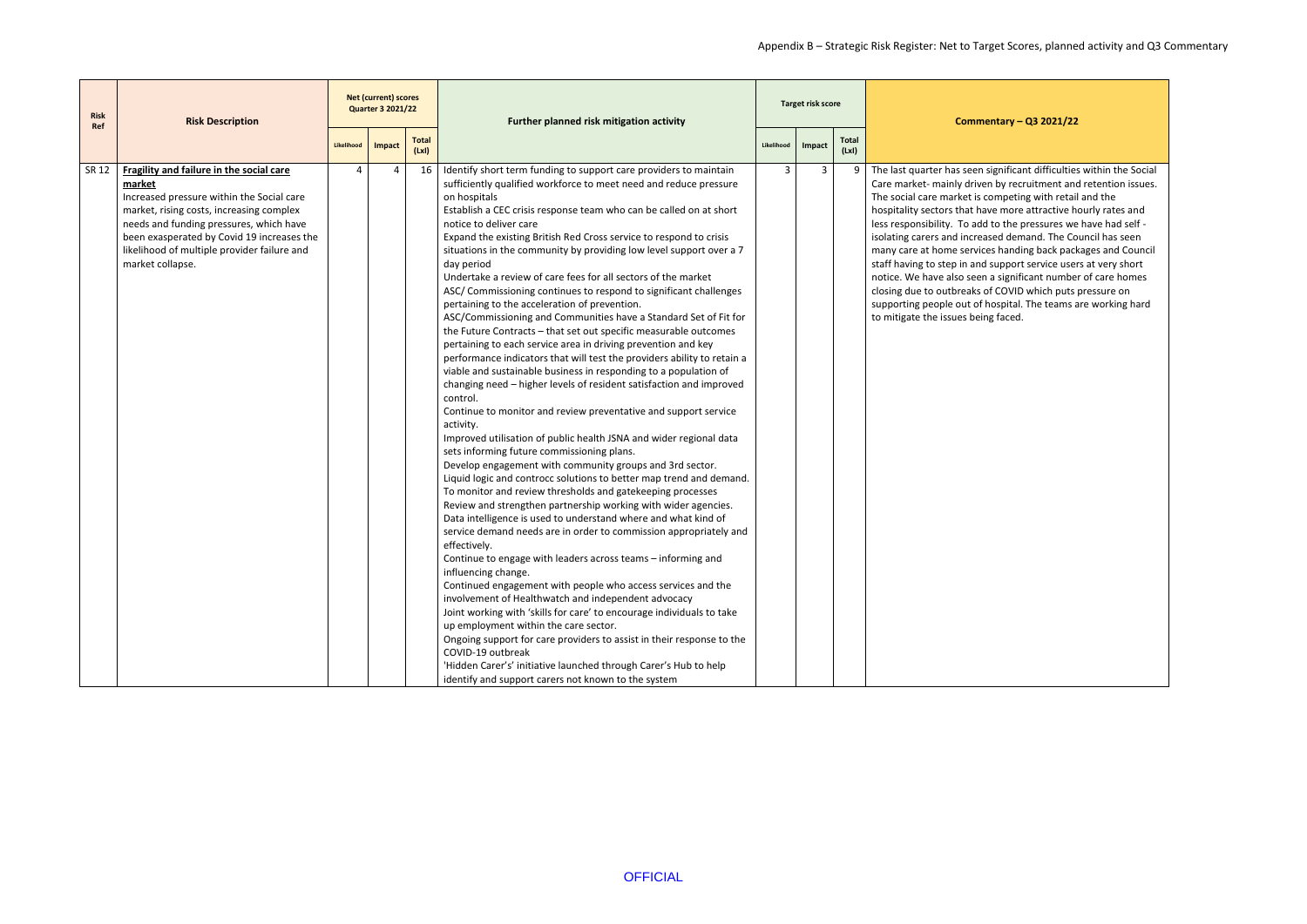## Appendix B – Strategic Risk Register: Net to Target Scores, planned activity and Q3 Commentary

# **Commentary – Q3 2021/22** Ite Policy Committee gave approval to ns strategy for the organisation and to eir communications preferences, to ink has now begun on both those head to Q4, we are seeing significant priority areas for the Council, also toring arrangements (above). This ncil tax S2 Phase 2b, Great British Railways HQ **a** and recruitment oad maintenance I recovery as the pandemic progresses ntinues to change. Ilso considered elsewhere in strategic aped into focus on" failure to achieve Carbon Neutral Status is a key priority in lan, therefore failure to achieve this delivery of Corporate Plan objectives. ealised is seen as primarily there being risk of legal challenge, ase in costs or lack of resilience. ealised will also have climate change les proposals for capital investment in es in our buildings, for renewable cale solar farm, for electric vehicle eet, the delivery of a heat network at illage, and for carbon storage through

| <b>Risk</b><br>Ref | <b>Risk Description</b>                                                                                                                                                                                                                                                                                                                                                                                                                                                                                                                                                                          |                | <b>Net (current) scores</b><br><b>Quarter 3 2021/22</b> |                      | Further planned risk mitigation activity                                                                                                                                                                                                                                                                                                                                                                                                                                                                                                                                                                                                                                                      |                | Target risk score |                      | Commenta                                                                                                                                                                                                                                                                                                                                                                                                                                                                                                                                                                               |
|--------------------|--------------------------------------------------------------------------------------------------------------------------------------------------------------------------------------------------------------------------------------------------------------------------------------------------------------------------------------------------------------------------------------------------------------------------------------------------------------------------------------------------------------------------------------------------------------------------------------------------|----------------|---------------------------------------------------------|----------------------|-----------------------------------------------------------------------------------------------------------------------------------------------------------------------------------------------------------------------------------------------------------------------------------------------------------------------------------------------------------------------------------------------------------------------------------------------------------------------------------------------------------------------------------------------------------------------------------------------------------------------------------------------------------------------------------------------|----------------|-------------------|----------------------|----------------------------------------------------------------------------------------------------------------------------------------------------------------------------------------------------------------------------------------------------------------------------------------------------------------------------------------------------------------------------------------------------------------------------------------------------------------------------------------------------------------------------------------------------------------------------------------|
|                    |                                                                                                                                                                                                                                                                                                                                                                                                                                                                                                                                                                                                  | Likelihood     | Impact                                                  | <b>Total</b><br>(Lx) |                                                                                                                                                                                                                                                                                                                                                                                                                                                                                                                                                                                                                                                                                               | Likelihood     | Impact            | <b>Total</b><br>(Lx) |                                                                                                                                                                                                                                                                                                                                                                                                                                                                                                                                                                                        |
| SR 13              | Reputation<br>That consideration is not given, and<br>management action is not taken, to<br>effectively manage the reputation of the<br>Council, leading to a loss of public<br>confidence, threatening the stability of the<br>Council and our ability to meet the<br>corporate priorities.                                                                                                                                                                                                                                                                                                     | 3              | 3                                                       | 9                    | Explore development of communication strategies to influence<br>public awareness of and informedness about key universal services,<br>inc: planning, highways, waste and recycling<br>Further development of the communications approach to<br>supporting decision making under the ctte system<br>Align developing communications strategy to customer experience,<br>digital and consultation and engagement strategies<br>Include customer enquiries, MES and MP correspondence in<br>reputation monitoring<br>Undertake a survey of residents to understand how they want to get<br>information about council services, policies etc. To inform<br>communications strategy(ies) and plans | 3              | 3                 |                      | All Q2 comments still apply.<br>In January 2022, Corporate Po<br>develop a communications sti<br>survey residents about their c<br>inform that strategy. Work ha<br>actions.<br>Through Q3 and looking ahea<br>developments in several prior<br>evidenced through monitoring<br>includes:<br>• Budget setting and council t<br>• Crewe regeneration, (HS2 P<br>bid)<br>• Adult social care funding an<br>• Integrated Care System<br>• Highways funding and road<br>· COVID-19 response and reco<br>and national guidance continu<br>These priority areas are also c<br>risk register. |
| SR 14              | <b>Climate Change (2025)</b><br>Failure to achieve Carbon Neutral status for<br>the Council by the 2025 milestone target as<br>a result of ineffective planning and delivery<br>of actions, will result in non-delivery of a key<br>priority in the Council's Corporate Plan. It<br>will also contribute to climate change<br>temperature rise and severe weather events<br>which could have an impact on public health<br>and safety. It could also have financial<br>implications with increased need for<br>adaptation of key infrastructure for severe<br>weather events across the borough. | $\overline{3}$ | $\overline{2}$                                          | 6                    | Secure capital funding for key infrastructure projects, e.g. fleet EV<br>charging infrastructure, solar farm, included in MTFS Feb 2022<br>Secure land for tree planting and solar farm development; Land use<br>assessment undertaken with recommendation for allocation of land<br>to Economy & Growth Committee; review progress end of Q4<br>2021/22<br>Monitoring of emerging technologies; annual report to committee                                                                                                                                                                                                                                                                   | $\overline{2}$ | $\overline{2}$    |                      | Climate change risk reshaped<br>Carbon Neutral Status". Carbo<br>the Council's Corporate Plan,<br>milestone is a risk to the deliv<br>Impact of this risk being realis<br>reputational, rather than ther<br>financial challenge, increase i<br>However, the risk being realis<br>implications.<br>The 2022-26 MTFS includes p<br>energy efficiency measures in<br>energy through a large-scale s<br>charging points for our fleet, t<br>North Cheshire Garden Village<br>tree planting on Council land.                                                                                |